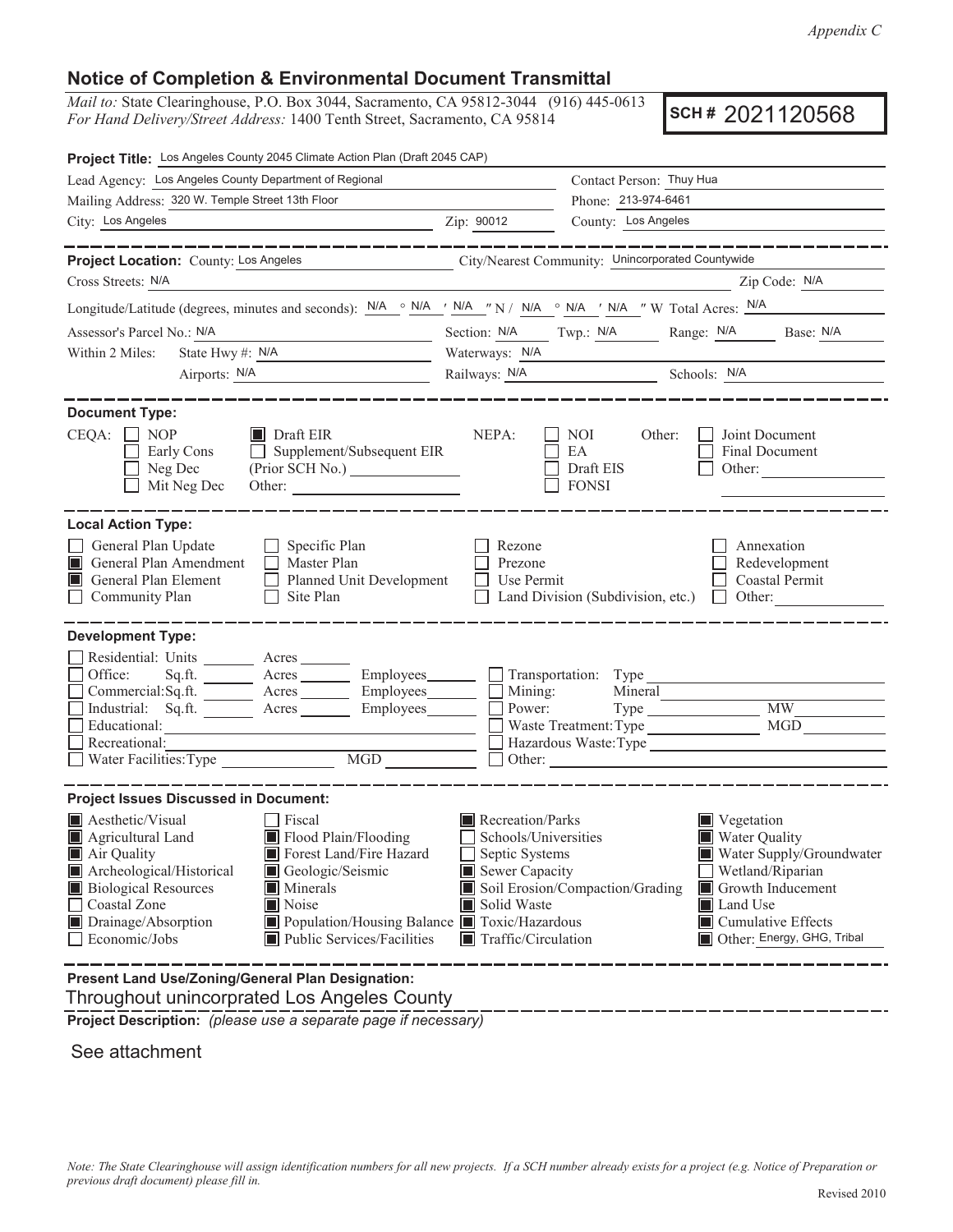## **Reviewing Agencies Checklist**

| Lead Agencies may recommend State Clearinghouse distribution by marking agencies below with and "X".<br>If you have already sent your document to the agency please denote that with an "S". |                                                 |                          |                                                     |  |  |
|----------------------------------------------------------------------------------------------------------------------------------------------------------------------------------------------|-------------------------------------------------|--------------------------|-----------------------------------------------------|--|--|
| X                                                                                                                                                                                            | Air Resources Board                             | S                        | Office of Historic Preservation                     |  |  |
|                                                                                                                                                                                              | Boating & Waterways, Department of              |                          | Office of Public School Construction                |  |  |
|                                                                                                                                                                                              | California Emergency Management Agency          | S                        | Parks & Recreation, Department of                   |  |  |
|                                                                                                                                                                                              | California Highway Patrol                       | S                        | Pesticide Regulation, Department of                 |  |  |
| S                                                                                                                                                                                            | Caltrans District # 7                           | S                        | Public Utilities Commission                         |  |  |
|                                                                                                                                                                                              | <b>Caltrans Division of Aeronautics</b>         | S                        | Regional WQCB # 4,6                                 |  |  |
| ${\mathsf S}$                                                                                                                                                                                | Caltrans Planning                               | X                        | Resources Agency                                    |  |  |
|                                                                                                                                                                                              | Central Valley Flood Protection Board           | S                        | Resources Recycling and Recovery, Department of     |  |  |
|                                                                                                                                                                                              | Coachella Valley Mtns. Conservancy              |                          | S.F. Bay Conservation & Development Comm.           |  |  |
| S                                                                                                                                                                                            | <b>Coastal Commission</b>                       | S                        | San Gabriel & Lower L.A. Rivers & Mtns. Conservancy |  |  |
|                                                                                                                                                                                              | Colorado River Board                            |                          | San Joaquin River Conservancy                       |  |  |
| X                                                                                                                                                                                            | Conservation, Department of                     | S                        | Santa Monica Mtns. Conservancy                      |  |  |
|                                                                                                                                                                                              | Corrections, Department of                      | S                        | <b>State Lands Commission</b>                       |  |  |
|                                                                                                                                                                                              | Delta Protection Commission                     |                          | <b>SWRCB: Clean Water Grants</b>                    |  |  |
|                                                                                                                                                                                              | Education, Department of                        |                          | <b>SWRCB: Water Quality</b>                         |  |  |
| S                                                                                                                                                                                            | <b>Energy Commission</b>                        |                          | <b>SWRCB: Water Rights</b>                          |  |  |
| X                                                                                                                                                                                            | Fish & Game Region # 5                          |                          | Tahoe Regional Planning Agency                      |  |  |
| $\mathbb S$                                                                                                                                                                                  | Food & Agriculture, Department of               | S                        | Toxic Substances Control, Department of             |  |  |
| S                                                                                                                                                                                            | Forestry and Fire Protection, Department of     | S                        | Water Resources, Department of                      |  |  |
| S                                                                                                                                                                                            | General Services, Department of                 |                          |                                                     |  |  |
|                                                                                                                                                                                              | Health Services, Department of                  | S                        | Other: SCAG                                         |  |  |
| S                                                                                                                                                                                            | Housing & Community Development                 |                          | Other:                                              |  |  |
| S                                                                                                                                                                                            | Native American Heritage Commission             |                          |                                                     |  |  |
| Local Public Review Period (to be filled in by lead agency)                                                                                                                                  |                                                 |                          |                                                     |  |  |
| Starting Date May 25, 2022                                                                                                                                                                   |                                                 | Ending Date July 8, 2022 |                                                     |  |  |
| Lead Agency (Complete if applicable):                                                                                                                                                        |                                                 |                          |                                                     |  |  |
| <b>Consulting Firm: Environmental Science Associates</b>                                                                                                                                     |                                                 |                          |                                                     |  |  |
| Address: 626 Wilshire Boulevard Suite 1100                                                                                                                                                   |                                                 |                          |                                                     |  |  |
| City/State/Zip: Los Angeles, CA 90017                                                                                                                                                        |                                                 |                          |                                                     |  |  |
| Contact: Janna Scott                                                                                                                                                                         |                                                 |                          | Phone:                                              |  |  |
| Phone: (213) 599-4300                                                                                                                                                                        |                                                 |                          |                                                     |  |  |
|                                                                                                                                                                                              | <b>Signature of Lead Agency Representative:</b> |                          | Date: May 24, 2022                                  |  |  |

Authority cited: Section 21083, Public Resources Code. Reference: Section 21161, Public Resources Code.